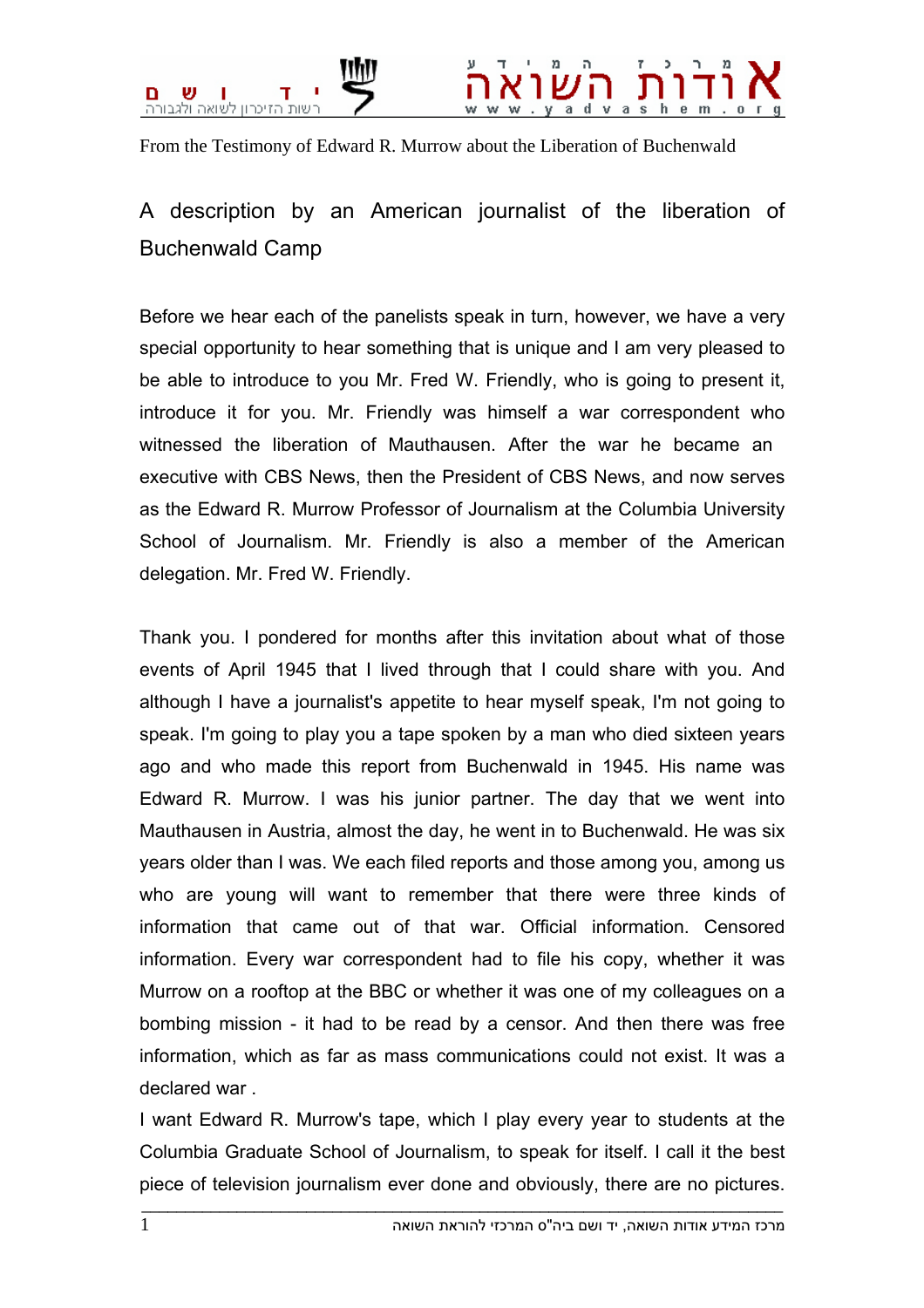# $v a s$

You may wish to close your eyes as you listen to part of it for your mind's eye will transport you to Buchenwald swifter and with more accuracy than any television camera, electronic or film could ever do. It runs about nineteen minutes - it won't bore you. I would warn you that because we had no satellites in those days, no cable in those days - it was shortwave - the first three or four minutes may be a little difficult for you to hear - you will hear the carrier signal and the interference. Take my word for it - put up with it, it's worth the reward.

One personal note - when I went into Mauthausen - and I was an enlisted man, correspondent - of all the sights and sounds that stunned me, the weakness of the brave men and women who survived was the most memorable and I wrote that with thousands dead and hundreds alive, those in barracks, six high, four men in a bed, when we walked through, they shouted in various languages: "Viva Americanski!" And then to my great embarrassment, they applauded, but their hands wereso emaciated, so much without flesh, that it sounded to me, and I wrote, that it was like seals clapping. Murrow, whom I never knew at that time, although we later became fast friends and partners, described the same event, hundreds of miles away, almost to the minute, as the prisoners were so weak that it sounded like emaciated babies clapping .

You are familiar with the sound: "This is Edward R. Murrow, this is London." That battle is over. Ed is gone, but he lives and I think he might introduce this by saying: "This is Buchenwald, April 11th, 1945." Please listen even if it's hard.

..."with me on Thursday. It will not be pleasant listening. If you're at lunch, or if you have no appetite to hear what Germans have done, now is a good time to switch off the radio for I propose to tell you about Buchenwald. It is on a small hill about four miles outside Weimar and it was one of the largest concentration camps in Germany and it was built to last. As we approached it we saw about a hundred men in civilian clothes with rifles, but dancing in open order across the fields. There were a few shots. We stopped to enquire. We were told that some of the prisoners had a couple of SS men cornered in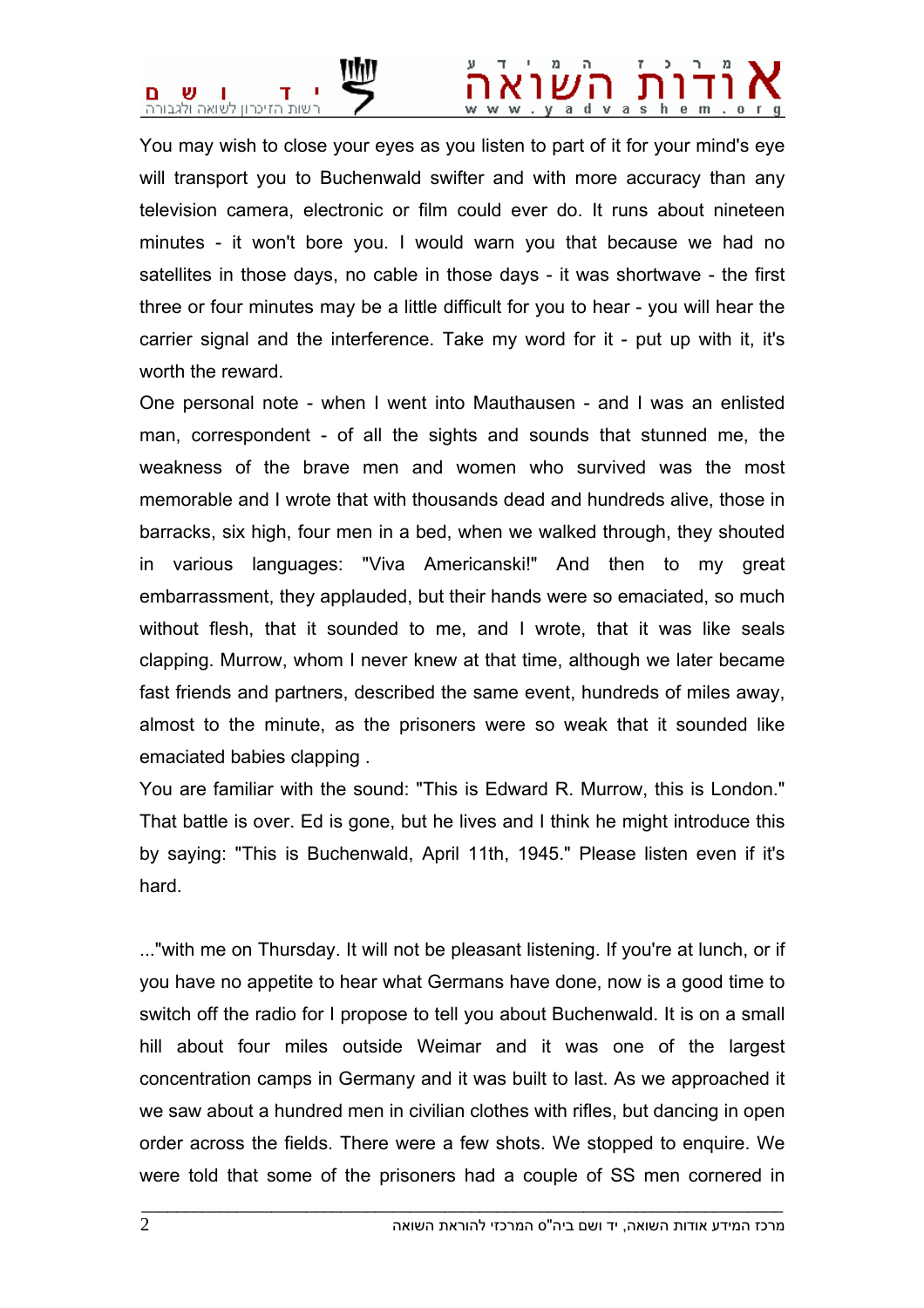

# d v a s  $e$  m  $o$  r  $a$

there. We drove on, reached the main gate. The prisoners crowded up behind the wire. We entered. And now let me tell this in the first person for I was the least important person there as you shall hear. There surged around me an evil smelling of horrors. Men and boys reached out to touch me. They were in rags and the remnants of uniforms. Death had already marked many of them, but they were smiling with their eyes. I looked out over that mass of men to the green fields beyond where well-fed Germans were plowing. A German, Fritz Gersheimer, came up and said: "May I show you around the camp? I've been here ten years." An Englishman stood to attention saying: "May I introduce myself? Delighted to see you. And can you tell me when some of our blokes will be along?" I told him: "Soon," and asked to see one of the barracks. It happened to be occupied by Czechoslovakians. When I entered men crowded around, tried to lift me to their shoulders. They were too weak. Many of them could not get out of bed. I was told that this building had once stabled eighty horses. There were twelve hundred men in it, five to a bunk. The stink was beyond all description. When I reached the center of the barracks a man came up and said: "You remember me. I'm Pieter Zinko, onetime mayor of Prague." I remembered him, but did not recognize him. He asked about Benish and Jan Mastericht .

I asked how many men had died in that building during the last month. They called the doctor. We inspected his records. There were only names in a little black book, nothing more. Nothing about where, what they had done or hoped. Behind the names of those who had died there was a cross. I counted them. They totaled two hundred and forty-two. Two hundred and forty-two out of twelve hundred in one month. As I walked down to the end of the barracks there was applause from the men too weak to get out of bed. It sounded like the hand-clapping of babies - they were so weak. The doctor's name was Paul Heller. He had been there since '38.

As we walked out into the courtyard a man fell dead. Two others - they must have been over sixty - were crawling towards the latrine. I saw it, but will not describe it. In another part of the camp they showed me the children, hundreds of them. Some were only six. One rolled up his sleeve, showed me his number. It was tattooed on his arm - B6030 it was. The others showed me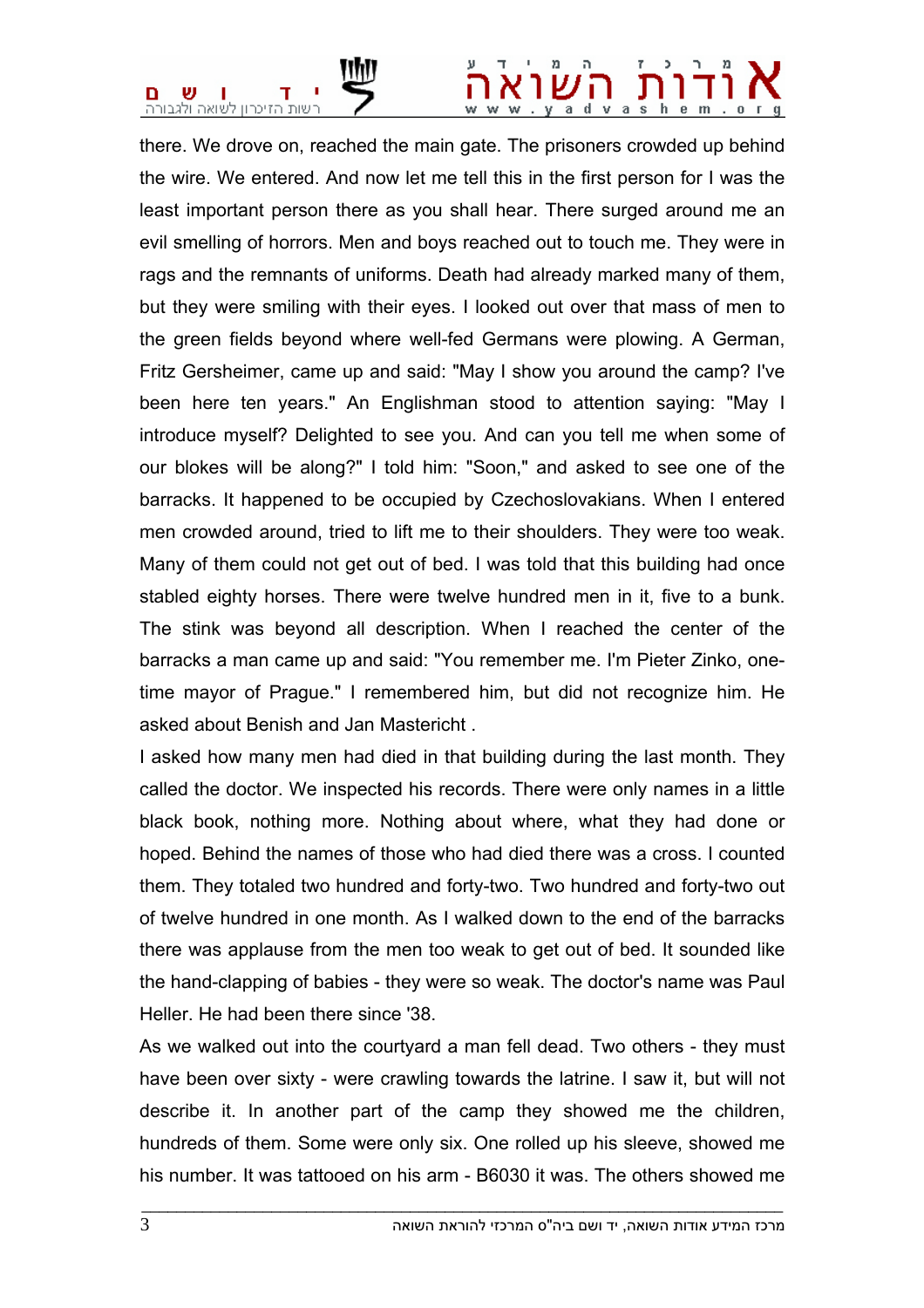

## dvas e m

their numbers. They will carry them till they die. An elderly man standing beside me said: "The children - enemies of the state." I could see their ribs through their thin shirts. The old man said: "I am Professor Charles Richa of the Sorbonne." The children clung to my hands and stared. We crossed to the courtyard. Men kept coming up to speak to me and to touch me. Professors from Poland, doctors from Vienna, men from all Europe. Men from the countries that made America.

We went to the hospital - it was full. The doctor told me that two hundred had died the day before. I asked the cause of death. He shrugged and said: "Tuberculosis, starvation, fatigue, and there are many who have no desire to live. It is very difficult." Dr. Heller pulled back the blankets from a man's feet to show me how swollen they were. The man was dead. Most of the patients could not move. As we left the hospital I drew out a leather billfold hoping that I had some money which would help those who lived to get home. Professor Richa from the Sorbonne said: "I should be careful of my wallet if I were you. You know, there are criminals in this camp, too." A small man tottered up saying: "May I feel the leather please? You see, I used to make good things of leather in Vienna." Another man said: "My name is Walter Reuder. For many years I lived in Joliette. Came back to Germany for a visit and Hitler grabbed me". I asked to see the kitchen. It was clean. The German in charge had been a Communist, had been at Buchenwald for nine years. Had a picture of his daughter in Hamburg, hadn't seen her for almost twelve years, and if I got to Hamburg would I look her up. He showed me the daily ration: one piece of brown bread about as thick as your thumb. On top of it a piece of margarine as big as three sticks of chewing gum. That, and a little stew was what they received every twenty-four hours. He had a chart on the wall, very complicated it was. There were little red tabs scattered through it. He said that was to indicate each ten men who died. He had to account for the rations and he added: "We're very efficient here".

We went again into the courtyard and as we walked, we talked. The two doctors, the Frenchman and the Czech, agreed that about six thousand had died during March. Kirshenheimer, the German, added that back in the winter of '39 when the Poles began to arrive without winter clothing, they died at the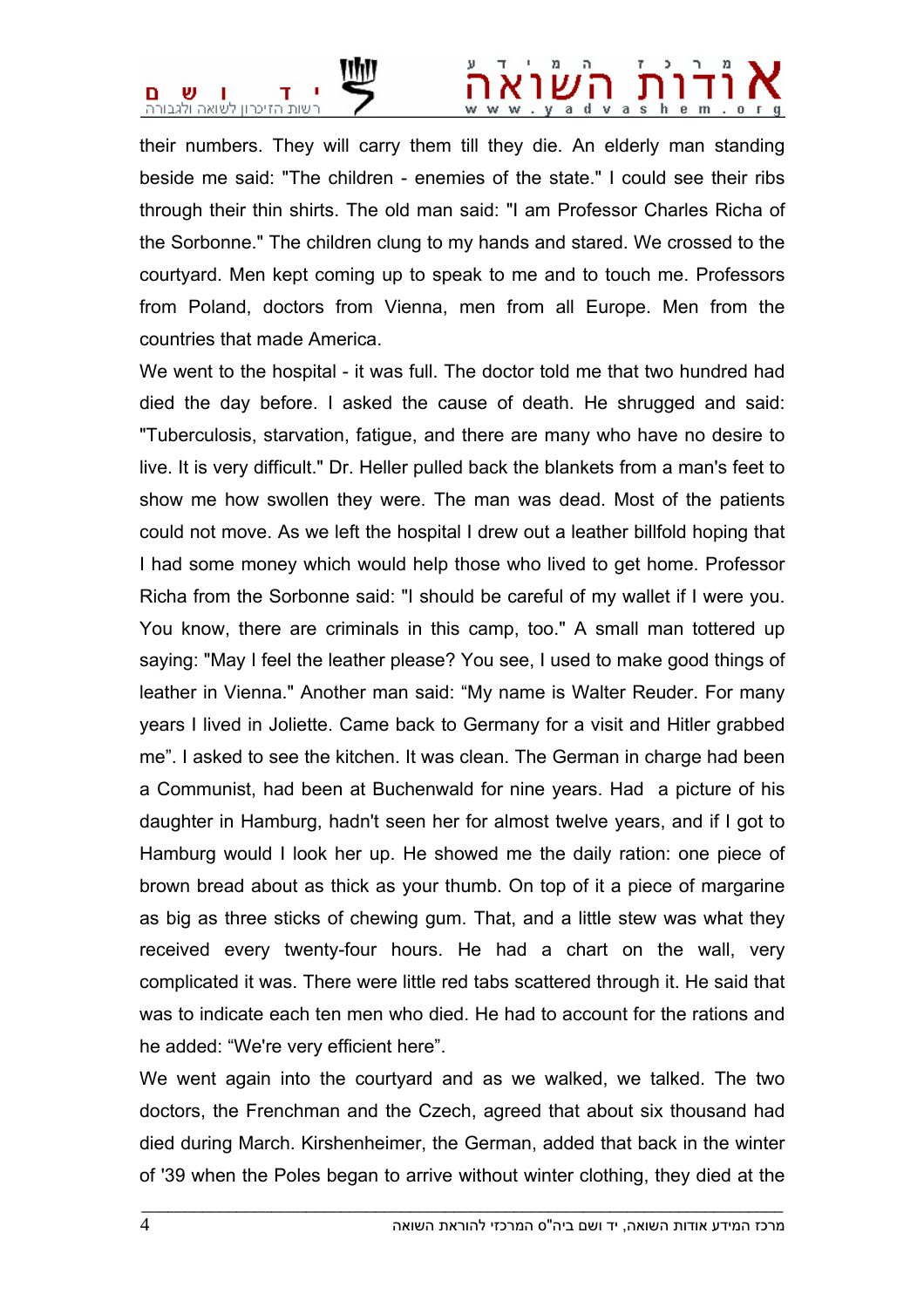



rate of approximately nine hundred a day. Five different men asserted that Buchenwald was the best concentration camp in Germany. They had had some experience of the others .

Dr. Heller, the Czech, asked if I would care to see the crematorium. He said it wouldn't be very interesting because the Germans had run out of coal some days ago and had taken to dumping the bodies into a great hole nearby.

Professor Richa said perhaps I would care to see the small courtyard. I said yes. He turned and told the children to stay behind. As we walked across the square I noticed that the professor had a hole in his left shoe and a toe sticking out of the right one. He followed my eyes and said: "I regret that I am so little presentable, but what can one do?" At that point another Frenchman came up to announce that three of his fellow countrymen outside had killed three SS men and taken one prisoner.

We proceeded to the small courtyard. The wall was about eight feet high. It adjoined what had been a stable or garage. We entered. It was floored with concrete. There were two rows of bodies stacked up like cordwood. They were thin and very white. Some of the bodies were terribly bruised though there seemed to be little flesh to bruise. Some had been shot through the head, but they bled but little. All except two were naked. I tried to count them as best I could and arrived at the conclusion that all that was mortal of more than five hundred men and boys lay there in two neat piles. There was a German trailer, which must have contained another fifty, but it wasn't possible to count them. The clothing was piled in a heap against the wall. It appeared that most of the men and boys had died of starvation. They had not been executed, but the manner of death seemed unimportant. Murder had been done at Buchenwald. G-d alone knows how many men and boys have died there during the last twelve years. Thursday I was told that there were more than twenty thousand in the camp. There had been as many as sixty thousand. Where are they now?

As I left that camp, a Frenchman who used to work for Havas in Paris came up to me and said: "You will write something about this perhaps?" And he added: "To write about this you must have been here at least two years and after that you don't want to write anymore ".